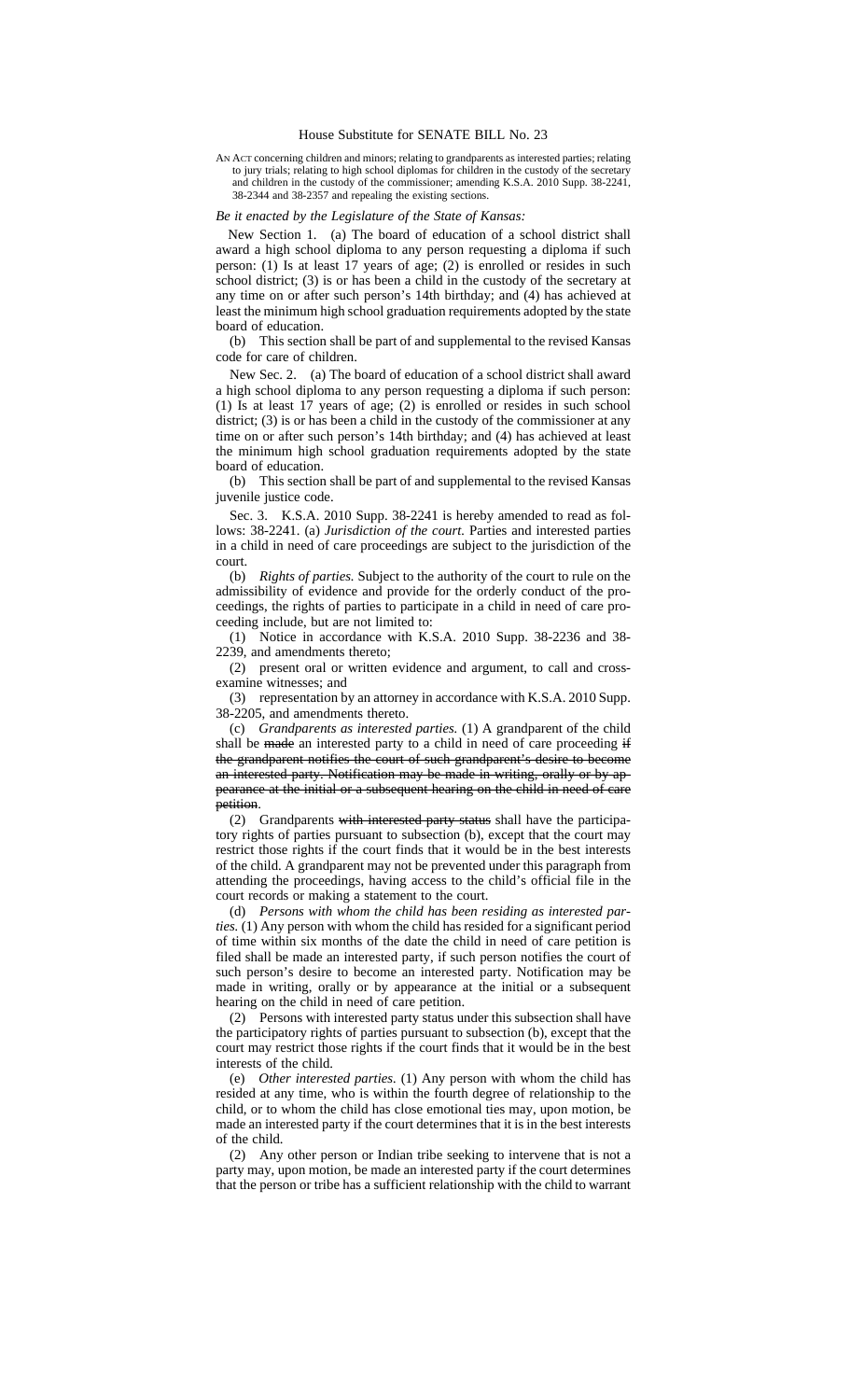interested party status or that the person's or tribe's participation would be beneficial to the proceedings.

(3) The court may, upon its own motion, make any person an interested party if the court determines that interested party status would be in the best interests of the child.

(f) *Procedure for determining, denying or terminating interested party status.* (1) Upon the request of the court, the secretary shall investigate the advisability of granting interested party status under this section and report findings and recommendations to the court.

(2) The court may deny or terminate interested party status under this subsection if the court determines, after notice and a hearing, that a person does not qualify for interested party status or that there is good cause to deny or terminate interested party status.

(3) A person who is denied interested party status or whose status as an interested party has been terminated may petition for review of the denial or termination by the chief judge of the district in which the court having jurisdiction over the child in need of care proceeding is located, or a judge designated by the chief judge. The chief judge or the chief judge's designee shall review the denial or termination within 30 days of receiving the petition. The child in need of care proceeding shall not be stayed pending resolution of the petition for review.

Sec. 4. K.S.A. 2010 Supp. 38-2344 is hereby amended to read as follows: 38-2344. (a) When the juvenile appears without an attorney in response to a complaint, the court shall inform the juvenile of the following: (1) The nature of the charges in the complaint;

(2) the right to hire an attorney of the juvenile's own choice;

(3) the duty of the court to appoint an attorney for the juvenile if no attorney is hired by the juvenile or parent; and

(4) that the court may require the juvenile or parent to pay the expense of a court appointed attorney.

Upon request the court shall give the juvenile or parent an opportunity to hire an attorney. If no request is made or the juvenile or parent is financially unable to hire an attorney, the court shall forthwith appoint an attorney for the juvenile. The court shall afford the juvenile an opportunity to confer with the attorney before requiring the juvenile to plead to the allegations of the complaint.

(b) When the juvenile appears with an attorney in response to a complaint, the court shall require the juvenile to plead guilty, *nolo contendere* or not guilty to the allegations stated in the complaint, unless there is an application for and approval of an immediate intervention program. Prior to making this requirement, the court shall inform the juvenile of the following:  $(1)$ 

The nature of the charges in the complaint;

(2) the right of the juvenile to be presumed innocent of each charge;

(3) the right to *jury* trial without unnecessary delay and*;*

*(4) the right* to confront and cross-examine witnesses appearing in support of the allegations of the complaint;

(4) *(5)* the right to subpoena witnesses;

(5) *(6)* the right of the juvenile to testify or to decline to testify; and

(6) *(7)* the sentencing alternatives the court may select as the result of the juvenile being adjudicated a juvenile offender.

(c) If the juvenile pleads guilty to the allegations contained in a complaint or pleads *nolo contendere*, the court shall determine, before accepting the plea and entering a sentence: (1) That there has been a voluntary waiver of the rights enumerated in subsections (b)(2), (3), (4)*,* and (5) *and (6)*; and (2) that there is a factual basis for the plea.

(d) If the juvenile pleads not guilty, the court shall schedule a time and date for trial to the court.

(e) First appearance may be conducted by two-way electronic audiovideo communication between the juvenile and the judge in lieu of personal presence of the juvenile or the juvenile's attorney in the courtroom from any location within Kansas in the discretion of the court. The juvenile may be accompanied by the juvenile's attorney during such proceedings or the juvenile's attorney may be personally present in court as long as a means of confidential communication between the juvenile and the juvenile's attorney is available.

Sec. 5. K.S.A. 2010 Supp. 38-2357 is hereby amended to read as fol-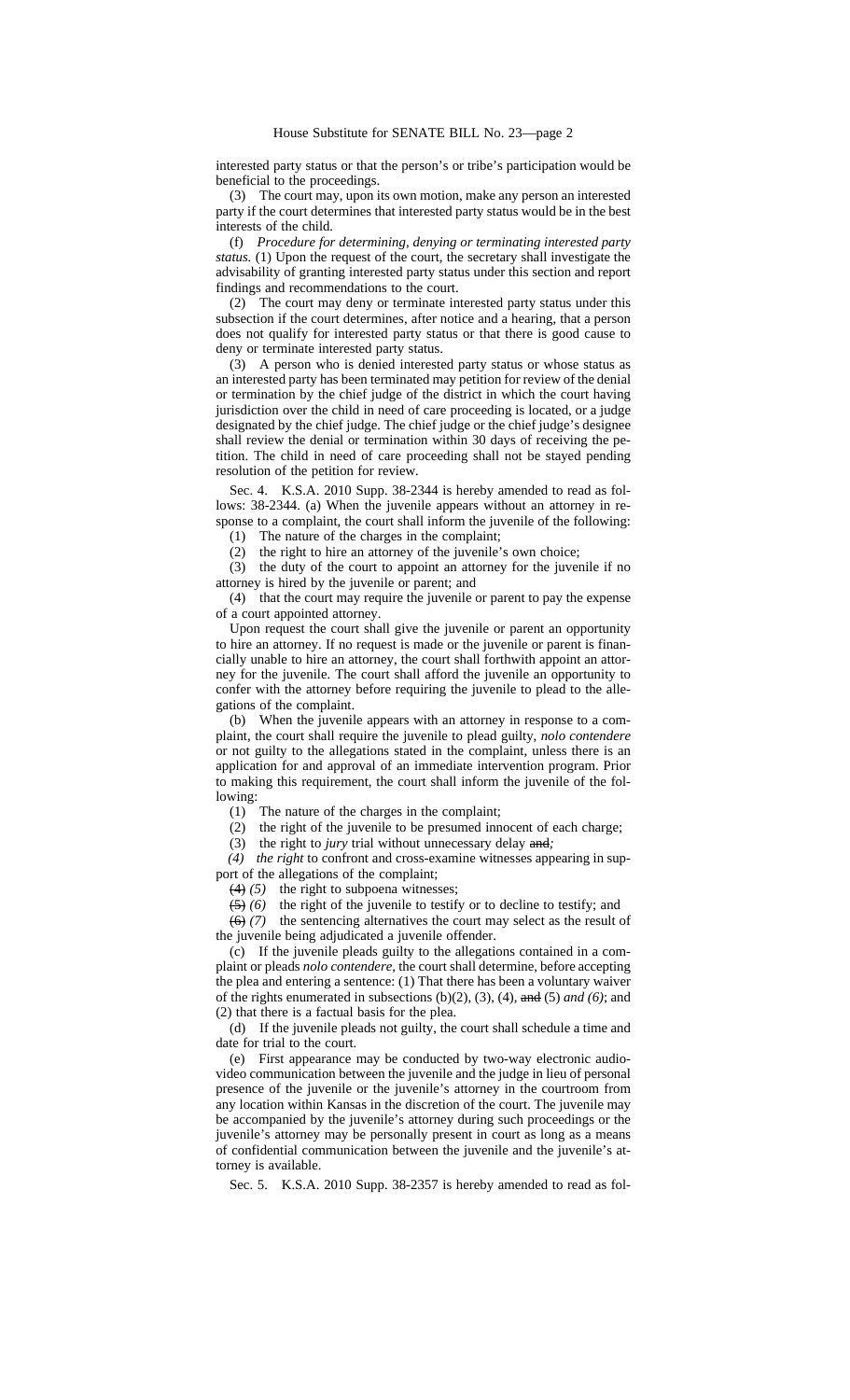lows: 38-2357. In all cases involving offenses committed by a juvenile which, if done by an adult, would make the person liable to be arrested and prosecuted for the commission of a felony, the judge may upon motion, order that the juvenile be afforded a trial by jury. Upon the juvenile being adjudged to be a juvenile offender, the court shall proceed with sentencing. *(a) Method of trial. A juvenile is entitled to a trial by one of the following means:*

*(1) The trial of a felony or misdemeanor case shall be to the court unless the juvenile requests a jury trial in writing within 30 days from the date of the juvenile's entry of a plea of not guilty. The time requirement provided in this subsection regarding when a jury trial shall be requested may be waived in the discretion of the court upon a finding that imposing such a time requirement would cause undue hardship or prejudice to the juvenile.*

*(A) A jury in a felony case shall consist of 12 members. However, the parties may agree in writing, at any time before the verdict, with the approval of the court, that the jury shall consist of any number less than 12.*

*(B) A jury in a misdemeanor case shall consist of six members.*

*(C) When the trial is to a jury, questions of law shall be decided by the court and issues of fact shall be determined by the jury.*

*(D) Except as otherwise provided by law, the rules and procedures applicable to jury trials in felony cases shall apply to jury trials in misdemeanor cases.*

*(2) The trial of cigarette or tobacco infraction or traffic infraction cases shall be to the court.*

*(b) Selection of jury panel. (1) When a jury trial is held, the judge shall summon from the source and in the manner provided for the summoning of other petit jurors in the district court in the county. A sufficient number of jurors shall be called so that after the exercise of peremptory challenges, as provided in this section, there will remain a sufficient number of jurors to enable the court to cause 12 jurors to be sworn in felony cases and six jurors to be sworn in misdemeanor cases. When drawn, a list of prospective jurors and their addresses shall be filed in the office of the clerk of the court and shall be a public record. The qualifications of jurors and grounds for exemption from jury service in civil cases shall be applicable in juvenile trials, except as otherwise provided by law. An exemption from service on a jury is not a basis for challenge, but is the privilege of the person exempted.*

*(2) The county or district attorney and the juvenile's attorney shall conduct the examination of prospective jurors. The court may conduct an additional examination. The court may limit the examination by the juvenile's attorney or the county or district attorney if the court believes such examination to be harassment, is causing unnecessary delay or serves no useful purpose.*

*(3) Each party may challenge any prospective juror for cause. All challenges for cause must be made before the jury is sworn to try the case. Challenges for cause shall be tried by the court. A juror may be challenged for cause on any of the following grounds:*

*(A) The juror is related to the juvenile, or a person alleged to have been injured by the offense charged or the person on whose complaint the adjudication was begun, by consanguinity within the sixth degree, or is the spouse of any person so related.*

*(B) The juror is the attorney, client, employer, employee, landlord, tenant, debtor, creditor or a member of the household of the juvenile or a person alleged to have been injured by the offense charged or the person on whose complaint the adjudication was instituted.*

*(C) The juror is or has been a party adverse to the juvenile or the juvenile's parents in a civil action, or has complained against the juvenile in an adjudication or been accused by the juvenile in a criminal prosecution.*

*(D) The juror has served on a public body which has inquired into the events that are the subject of the adjudication or on any other investigatory body which inquired into the facts of the offense charged.*

*(E) The juror was a witness to the act or acts alleged to constitute the offense.*

*(F) The juror occupies a fiduciary relationship to the juvenile or the juvenile's parents or a person alleged to have been injured by the offense or the person on whose complaint the adjudication was instituted.*

*(G) The juror's state of mind with reference to the case or any of the*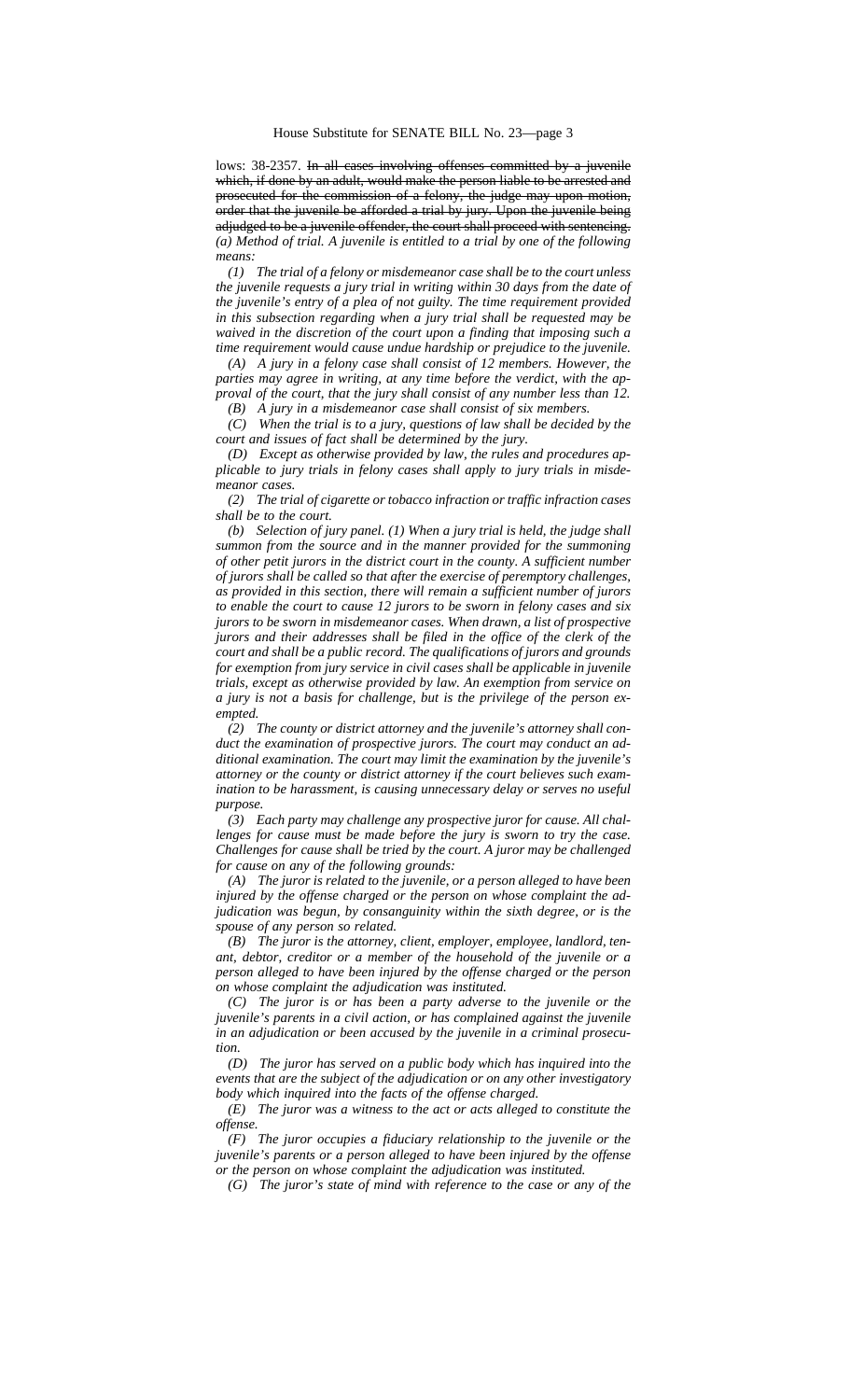*parties is such that the court determines there is doubt that the juror can act impartially and without prejudice to the substantial rights of any party. (4) Peremptory challenges shall be allowed as follows:*

*(A) Each juvenile charged with an offense which, if committed by an adult, would constitute:*

*(i) An off-grid felony or a nondrug or drug felony ranked at severity level 1 shall be allowed 12 peremptory challenges;*

*(ii) a nondrug felony ranked at severity level 2, 3, 4, 5 or 6, or a drug felony ranked at severity level 2 or 3, shall be allowed eight peremptory challenges;*

*(iii) an unclassified felony, a nondrug severity level 7, 8, 9 or 10, or a drug severity level 4 felony, shall be allowed six peremptory challenges; and*

*(iv) a misdemeanor shall be allowed three peremptory challenges.*

*(B) The state shall be allowed the same number of peremptory challenges as all juveniles.*

*(C) The most serious penalty offense charged against each juvenile furnishes the criterion for determining the allowed number of peremptory challenges for that juvenile.*

*(D) Additional peremptory challenges shall not be allowed when separate counts are charged in the complaint.*

*(5) After the parties have interposed all of their challenges to jurors, or have waived further challenges, the jury shall be sworn to try the case.*

*(6) A trial judge may empanel one or more alternate or additional jurors whenever, in the judge's discretion, the judge believes it advisable to have such jurors available to replace jurors who, prior to the time the jury retires to consider its verdict, become or are found to be unable to perform their duties. Such jurors shall be selected in the same manner, have the same qualifications and be subject to the same examination and challenges and take the same oath and have the same functions, powers and privileges as the regular jurors. Such jurors may be selected at the same time as the regular jurors or after the jury has been empaneled and sworn, in the judge's discretion. Each party shall be entitled to one peremptory challenge to such alternate jurors. Such alternate jurors shall be seated near the other jurors, with equal power and facilities for seeing and hearing the proceedings in the case, and they must attend at all times upon the trial of the cause in company with the other jurors. They shall obey the orders of and be bound by the admonition of the court upon each adjournment, but if the regular jurors are ordered to be kept in custody during the trial of the cause, such alternate jurors also shall be kept in confinement with the other jurors. Upon final submission of the case to the jury, the alternate jurors may be discharged or they may be retained separately and not discharged until the final decision of the jury. If the alternate jurors are not discharged on final submission of the case and if any regular juror shall be discharged from jury service in any such action prior to the jury reaching its verdict, the court shall draw the name of an alternate juror who shall replace the juror so discharged and be subject to the same rules and regulations as though such juror had been selected as one of the original jurors.*

*(7) Any objection to the manner in which a jury panel has been selected or drawn shall be raised by a motion to discharge the jury panel. The motion shall be made at least five days prior to the date set for trial if the names and addresses of the panel members and the grounds for objection thereto are known to the parties or can be learned by an inspection of the records of the clerk of the district court at that time; in other cases the motion must be made prior to the time when the jury is sworn to try the case. For good cause shown, the court may entertain the motion at any time thereafter. The motion shall be in writing and shall state facts which, if true, show that the jury panel was improperly selected or drawn. If the motion states facts which, if true, show that the jury panel was improperly selected or drawn, it shall be the duty of the court to conduct a hearing. The burden of proof shall be on the movant. If the court finds that the jury panel was improperly selected or drawn, the court shall order the jury panel discharged and the selection or drawing of a new panel in the manner provided by law.*

*(8) If a juror has personal knowledge of any fact material to the case, the juror must inform the court and shall not speak of such fact to other jurors out of court. If a juror has personal knowledge of a fact material to the case, gained from sources other than evidence presented at trial and*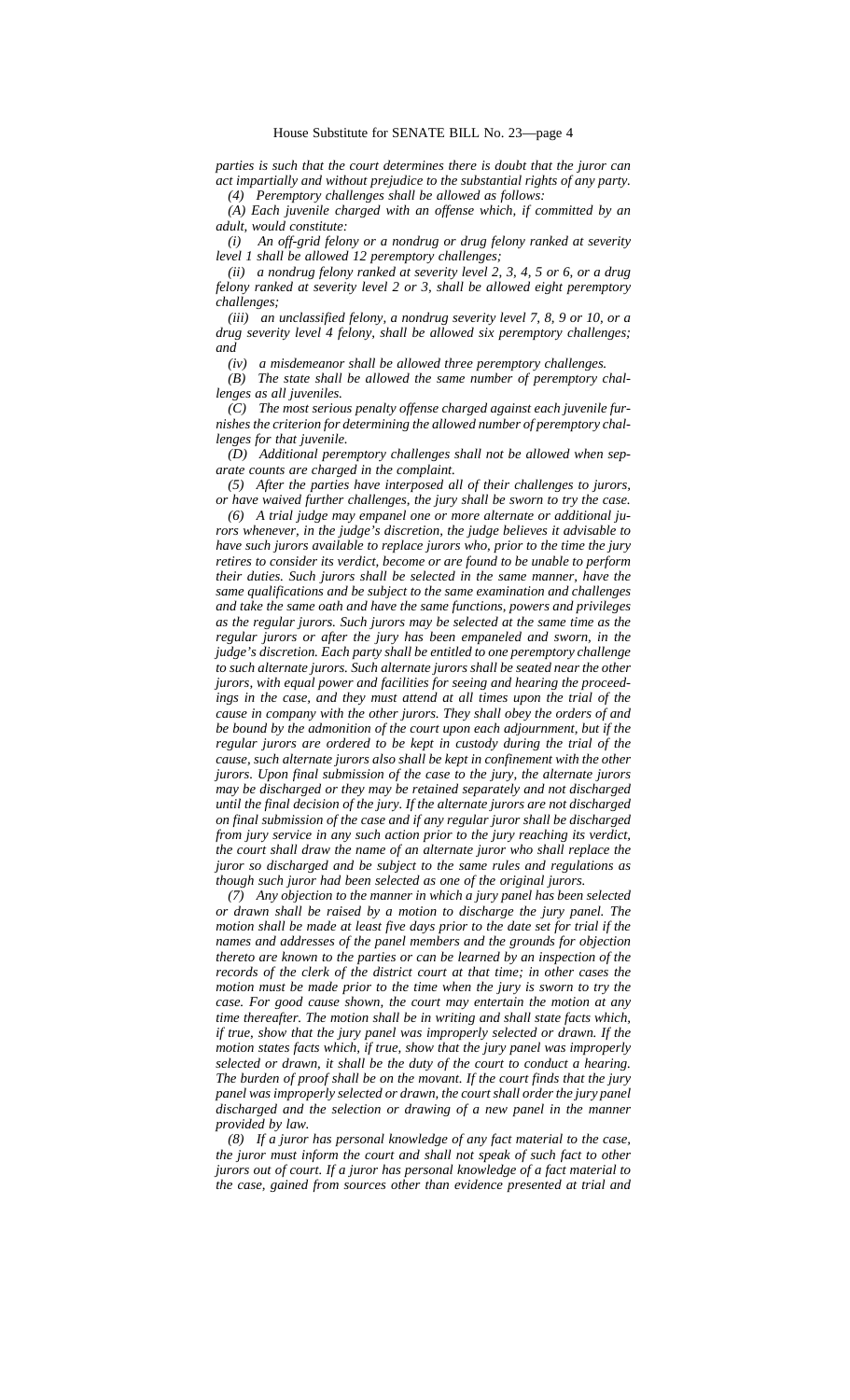*shall speak of such fact to other jurors without the knowledge of the court or the juvenile, the juror may be adjudged in contempt and punished accordingly.*

*(c) View of place of offense. Whenever in the opinion of the court it is proper for the jurors to have a view of the place in which any material fact occurred, it may order them to be conducted in a body under the charge of an officer to the place, which shall be shown to them by some person appointed by the court for that purpose. They may be accompanied by the juvenile, the juvenile's attorney and the county or district attorney. While the jurors are thus absent, no person other than the officer and the person appointed to show them the place shall speak to them on any subject connected with the trial. The officer or person appointed to show them the place shall speak to the jurors only to the extent necessary to conduct them to and identify the place or thing in question.*

*(d) Submission of case to the jury. (1) At the close of the evidence, or at such earlier time during the trial as the judge reasonably directs, any party may file written requests that the court instruct the jury on the law as set forth in the requests.*

*(A) The judge shall instruct the jury at the close of the evidence before argument and the judge, in the judge's discretion, after the opening statements, may instruct the jury on such matters as in the judge's opinion will assist the jury in considering the evidence as it is presented.*

*(B) The judge shall instruct the jury as to the offense charged and any lesser included offense in cases where there is some evidence which would reasonably justify an adjudication for some lesser included offense that is: (i) A lesser degree of the same offense;*

*(ii) an offense where all elements of the lesser offense are identical to some of the elements of the offense charged;*

*(iii) an attempt to commit the offense charged; or*

*(iv) an attempt to commit an offense defined under subsection*  $(d)(1)(B)(i)$  or (ii).

*(C) The court shall pass upon the objections to the instructions and shall either give each instruction as requested or proposed or refuse to do so, or give the requested instruction with modification. All instructions given or requested must be filed as a part of the record of the case. The court reporter shall record all objections to the instructions given or refused by the court, together with modifications made, and the rulings of the court. No party may assign as error the giving or failure to give an instruction, including a lesser included offense instruction, unless the party objects thereto before the jury retires to consider its verdict. The attorney making the objection shall specify the matter to which the party objects and the basis of the objection unless the instruction or the failure to give an instruction is clearly erroneous. Opportunity shall be given to make the objections out of the hearing of the jury.*

*(2) When the jury has been instructed, unless the case is submitted to the jury on either side or on both sides without argument, the county or district attorney may commence and may conclude the argument. If there is more than one alleged juvenile offender, the court shall determine their relative order in presentation of evidence and argument. In arguing the case, comment may be made upon the law of the case as given in the instructions, as well as upon the evidence.*

*(e) Motion for judgment of acquittal. (1) The court on motion of a juvenile or on its own motion shall order the entry of judgment of acquittal of one or more offenses charged in the complaint after the evidence on either side is closed if the evidence is insufficient to sustain a finding of guilt for such offense or offenses. If a juvenile's motion for judgment of acquittal at the close of the evidence offered by the county or district attorney is not granted, the juvenile may offer evidence without having reserved the right.*

*(2) If a motion for judgment of acquittal is made at the close of all the evidence, the court may reserve decision on the motion, submit the case to the jury and decide the motion either before the jury returns a verdict or after it returns a verdict of guilty or is discharged without having returned a verdict.*

*(3) If the jury returns a verdict of guilty or is discharged without having returned a verdict, a motion for judgment of acquittal may be made or renewed within seven days after the jury is discharged or within such further time as the court may fix during the seven-day period. If a verdict of*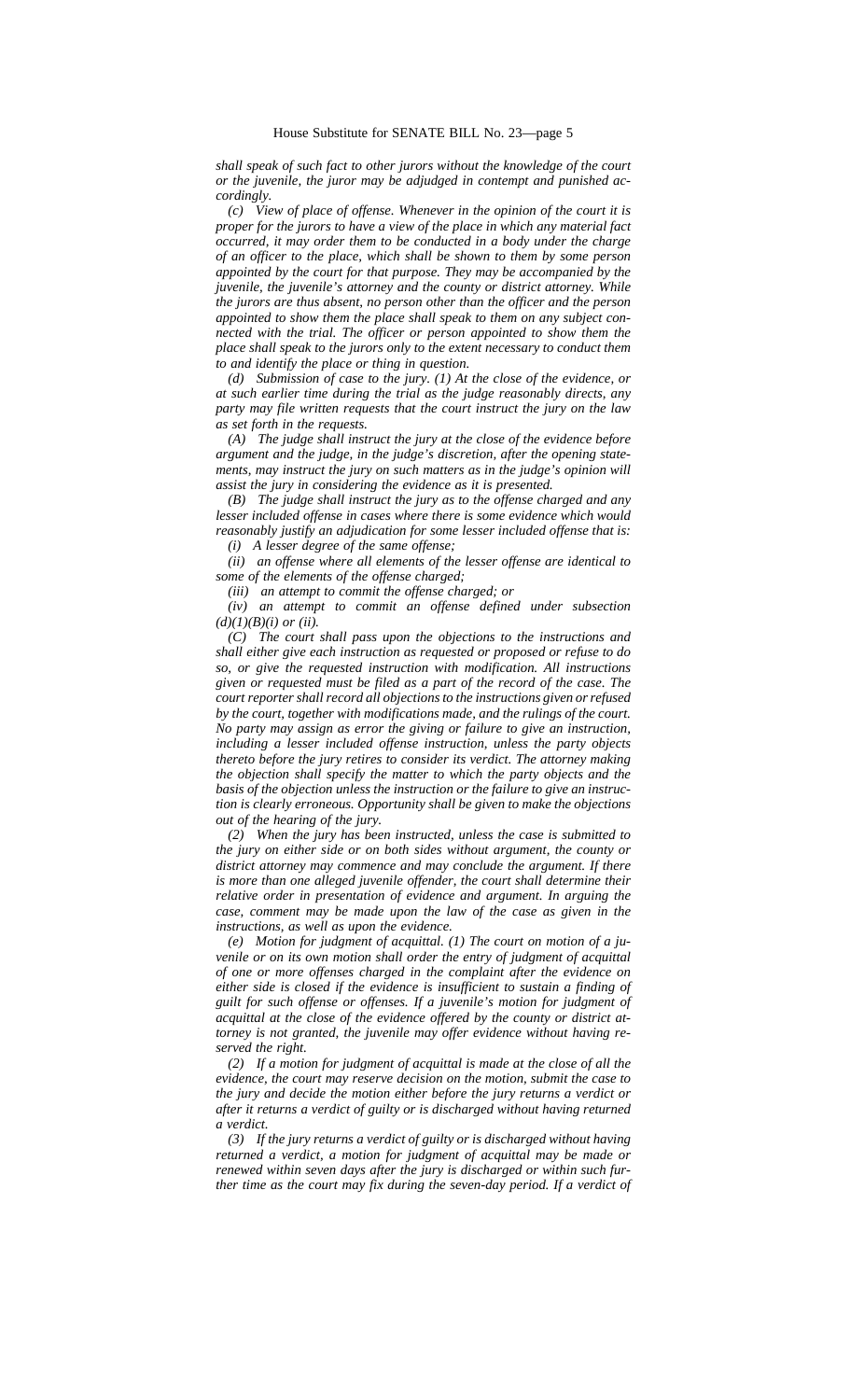*guilty is returned, the court may on such motion set aside the verdict and enter judgment of acquittal. It shall not be necessary to the making of such a motion that a similar motion has been made prior to the submission of the case to the jury.*

*(f) Jury deliberation. (1) When the case is finally submitted to the jury, they shall retire for deliberation. They must be kept together in some convenient place under charge of a duly sworn officer until they agree upon a verdict, or are discharged by the court, subject to the discretion of the court to permit them to separate temporarily at night, and at their meals. The officer in charge of the jury shall not communicate to the jury, or allow any communications to be made to them, unless by order of the court; and before their verdict is rendered, the officer in charge of the jury shall not communicate to any person the state of their deliberations, or the verdict agreed upon. No person other than members of the jury shall be present in the jury room during deliberations.*

*(2) If the jury is permitted to separate, either during the trial or after the case is submitted to them, they shall be admonished by the court that it is their duty not to converse with, or allow themselves to be addressed by any other person on any subject of the trial, and that it is their duty not to form or express an opinion thereon until the case is finally submitted to them, and that such admonition shall apply to every subsequent separation of the jury.*

*(3) After the jury has retired for deliberation, if they desire to be informed as to any part of the law or evidence arising in the case, they may request the officer to conduct them to the court, where the information on the point of the law shall be given, or the evidence shall be read or exhibited to them in the presence of the juvenile, unless the juvenile is voluntarily absent, and the juvenile's attorney, after notice to the county or district attorney.*

*(4) The jury may be discharged by the court on account of the sickness of a juror or other accident or calamity, or other necessity to be found by the court requiring their discharge, or by consent of both parties, or after they have been kept together until it satisfactorily appears that there is no probability of their agreeing.*

*(g) Verdict, procedure. The verdict shall be written, signed by the presiding juror and read by the clerk to the jury, and the inquiry made whether it is the jury's verdict. If any juror disagrees, the jury must be sent out again; but if no disagreement is expressed, and neither party requires the jury to be polled, the verdict is complete and the jury discharged from the case. If the verdict is defective in form only, it may be corrected by the court, with the assent of the jury, before it is discharged.*

*(h) Mistrials. (1) The trial court may terminate the trial and order a mistrial at any time that the court finds termination is necessary because: (A) It is physically impossible to proceed with the trial in conformity with the law;*

*(B) there is a legal defect in the proceedings which would make any judgment entered upon a verdict reversible as a matter of law and the juvenile requests or consents to the declaration of a mistrial;*

*(C) prejudicial conduct, in or outside the courtroom, makes it impossible to proceed with the trial without injustice to either the juvenile or the state;*

*(D) the jury is unable to agree upon a verdict;*

*(E) false statements of a juror on voir dire prevent a fair trial; or*

*(F) the trial has been interrupted pending a determination of the juvenile's competency to stand trial.*

*(2) When a mistrial is ordered, the court shall direct that the case be retained on the docket for trial or such other proceedings as may be proper and that the juvenile may be held in custody pending such further proceedings pursuant to this code.*

Sec. 6. K.S.A. 2010 Supp. 38-2241, 38-2344 and 38-2357 are hereby repealed.